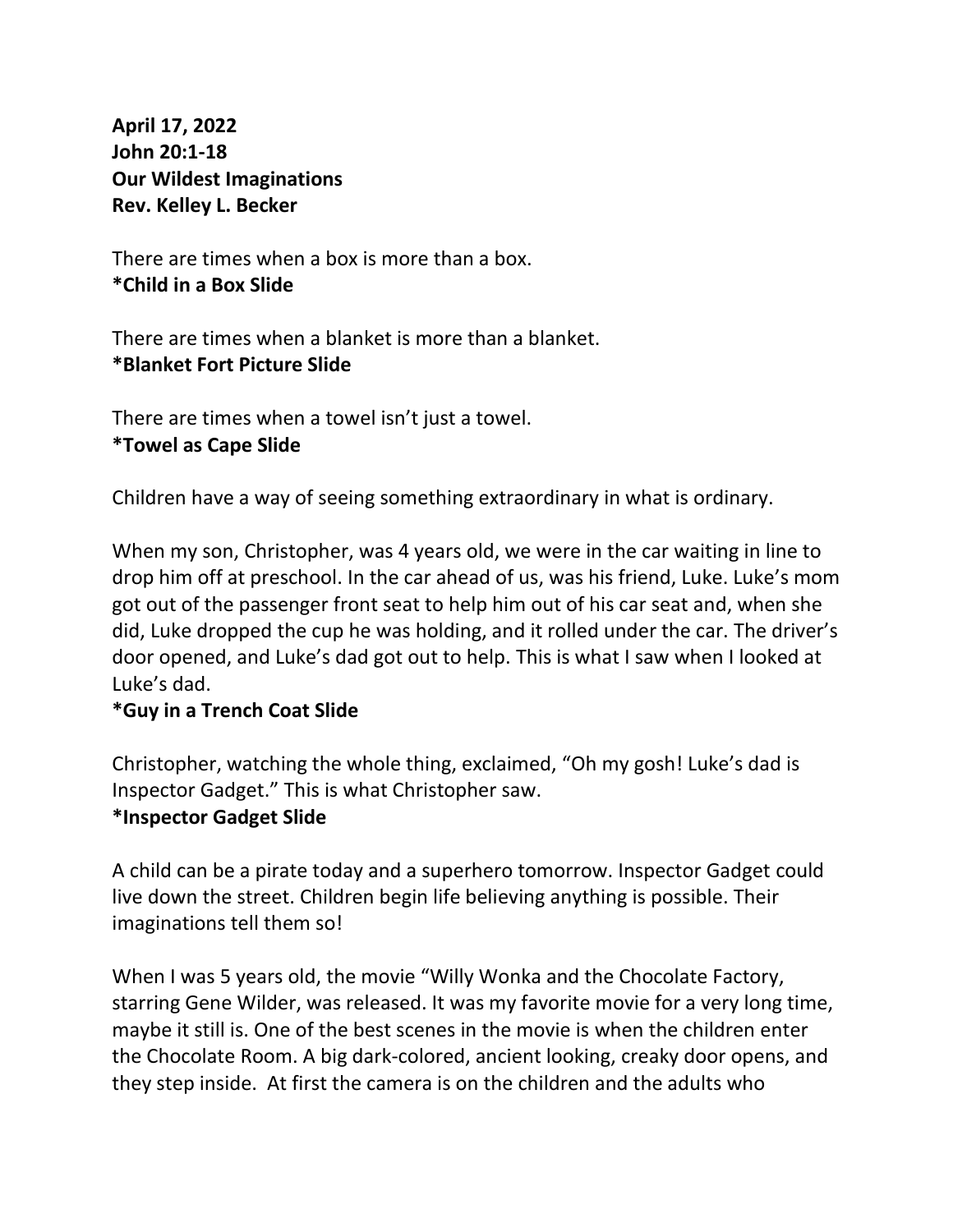accompany them, but then, the camera pans over and we, the viewers, can see what they see.

### **\*Chocolate Room Slide**

A room filled with candy, a chocolate waterfall, and a chocolate river. Everything in the room…the flowers, the things hanging from trees, all of it is candy. The children immediately get to work tasting everything in the room while Gene Wilder sings:

**Alex: Come with me and you'll be In a world of pure imagination Take a look and you'll see Into your imagination**

**We'll begin with a spin Traveling in the world of my creation What we'll see will defy Explanation**

**If you want to view paradise Simply look around and view it Anything you want to, do it Want to change the world? There's nothing to it**

"A world of pure imagination…" As a child, if someone had asked me to imagine a world I would create, that world, I confess, would have been a lot like the Chocolate Room in Willy Wonda. It would have been colorful and tasty. There also would have been unicorns.

And the trees would have looked like this.

# **\*Lorax Trees Slide**

With age, I let go of that specific vision for the perfect world, though I still, every once in while, find myself muttering, "If I was in charge of the world, there would be a lot more fun." But generally, the truth is, I don't spend much time imagining much of anything these days. I wonder if that is true for you too. For me, real life just takes up too much time and too much head space.

So, just for today…can we let our imaginations run away with us?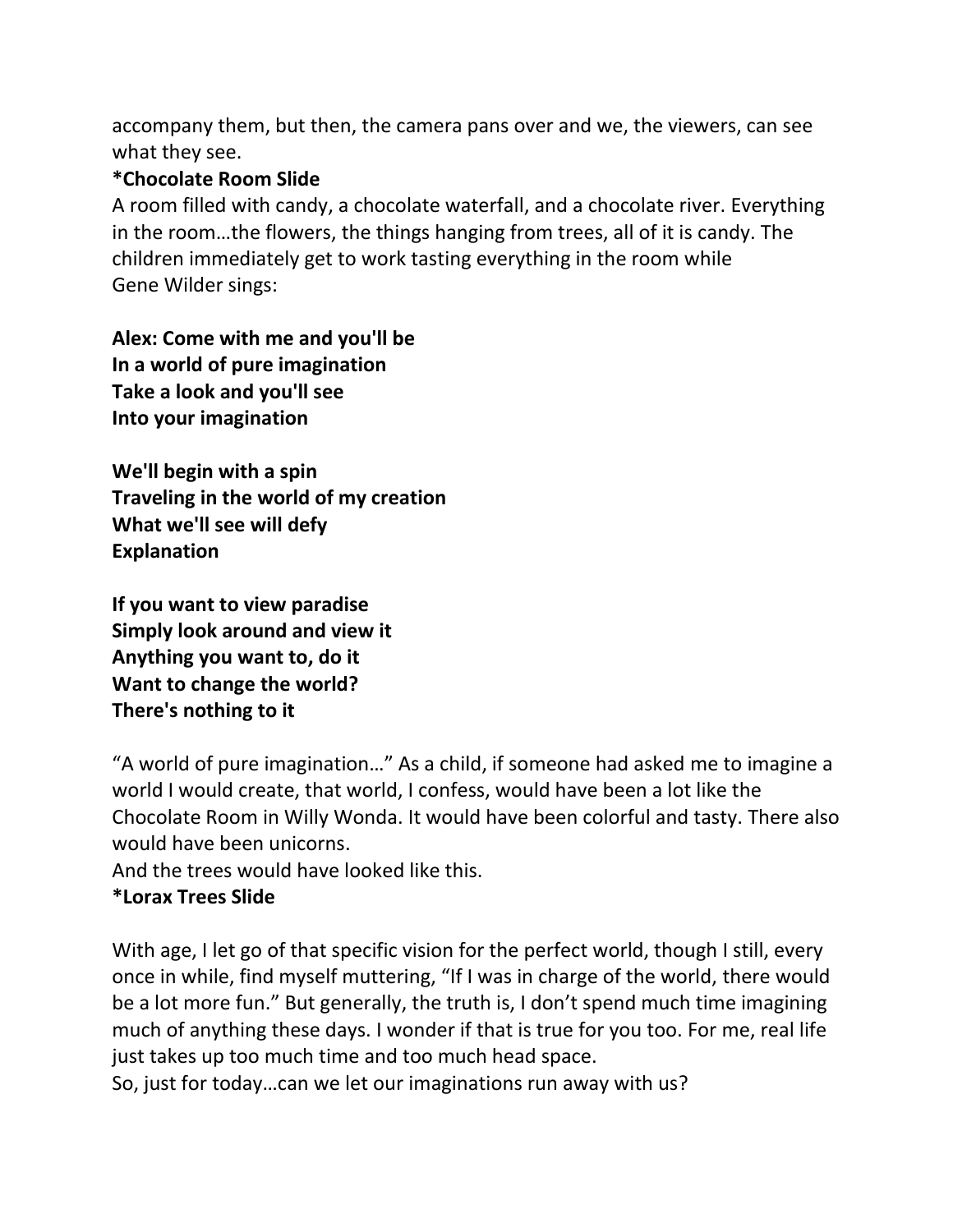Take your imaginations out, dust them off, and get ready to use them. Because you see, the Easter story demands it. The story of the empty tomb demands that we imagine a world in which death does not win and hope is everywhere.

### This is John 20:1-18:

**20** Early on the first day of the week, while it was still dark, Mary Magdalene came to the tomb and saw that the stone had been removed from the tomb. **<sup>2</sup>** So she ran and went to Simon Peter and the other disciple, the one whom Jesus loved, and said to them, "They have taken the Lord out of the tomb, and we do not know where they have laid him." **<sup>3</sup>** Then Peter and the other disciple set out and went toward the tomb. **<sup>4</sup>** The two were running together, but the other disciple outran Peter and reached the tomb first. **<sup>5</sup>**He bent down to look in and saw the linen wrappings lying there, but he did not go in. **<sup>6</sup>** Then Simon Peter came, following him, and went into the tomb. He saw the linen wrappings lying there, **<sup>7</sup>** and the cloth that had been on Jesus' head, not lying with the linen wrappings but rolled up in a place by itself. **<sup>8</sup>** Then the other disciple, who reached the tomb first, also went in, and he saw and believed; **<sup>9</sup>** for as yet they did not understand the scripture, that he must rise from the dead. **<sup>10</sup>** Then the disciples returned to their homes.

**<sup>11</sup>** But Mary stood weeping outside the tomb. As she wept, she bent over to look into the tomb; **<sup>12</sup>** and she saw two angels in white, sitting where the body of Jesus had been lying, one at the head and the other at the feet. **<sup>13</sup>** They said to her, "Woman, why are you weeping?" She said to them, "They have taken away my Lord, and I do not know where they have laid him." **<sup>14</sup>**When she had said this, she turned around and saw Jesus standing there, but she did not know that it was Jesus. **<sup>15</sup>** Jesus said to her, "Woman, why are you weeping? Whom are you looking for?" Supposing him to be the gardener, she said to him, "Sir, if you have carried him away, tell me where you have laid him, and I will take him away." **<sup>16</sup>** Jesus said to her, "Mary!" She turned and said to him in Hebrew, "Rabbouni!" (which means Teacher). **<sup>17</sup>** Jesus said to her, "Do not hold on to me, because I have not yet ascended to the Father. But go to my brothers and say to them, 'I am ascending to my Father and your Father, to my God and your God.'" **<sup>18</sup>** Mary Magdalene went and announced to the disciples, "I have seen the Lord"; and she told them that he had said these things to her.

Jesus spent three years with his followers, trying to help them imagine that the world and their lives could be very different from what they were. Jesus did not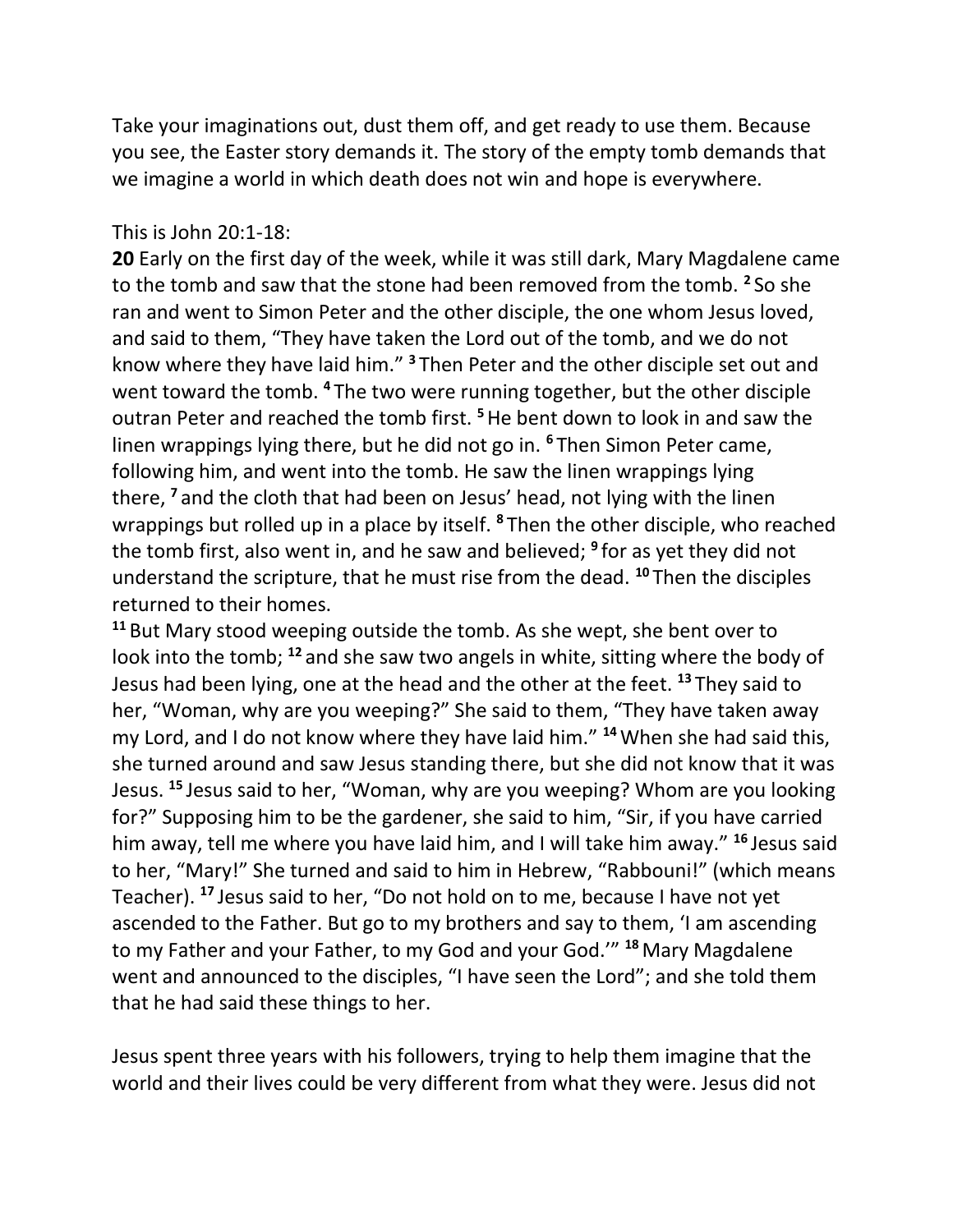spend his time imagining chocolate rooms, unicorns, or Lorax trees, but a world in which the ones who had been left on the outside were finally welcomed in; a world in which there was enough to share with their neighbors and where the ones who were supposed to care *for* the people actually cared *about* the people. As long as Jesus was there beside them, showing them, teaching them, revealing the ways of God to them, the world they imagined was not a fantasy, it was a real possibility.

But as this story opens, Jesus is no longer with them. The author of John's resurrection story features Mary Magdalene, Peter, and "the disciple who Jesus loved." If you were in worship a few weeks ago when the "disciple who Jesus loved" showed up at the dinner table with Jesus, you know that scholars who have studied this Gospel believe the unnamed Beloved Disciple was not one specific person, but a symbol for anyone who hears and reads this story; it is every disciple, it is you and it is me. The story as it appears in the Gospel is really two stories. One story is about Mary Magdalene's experience at the tomb and the other is about Peter's experience, along with the symbolic Beloved Disciple. Today, let's focus on Mary's experience.

Because of what that had happened surrounding Jesus's death, all the early followers of Jesus were traumatized. Their friend had been killed in the most brutal way available. Mary, unlike the other disciples who were close to Jesus, that had betrayed, denied, and scattered, remained at the cross as he died, along with Jesus's mother and aunt; the three women bearing witness to his suffering. It was gut wrenching. There are some things a person cannot ever unsee. This seems like it would be one of those things.

On this day, Mary went to the tomb, which held not only her friend's body, but the vision of how she had imagined the world could be, a vision planted in her heart by Jesus. In so many ways, the tomb was like a barrier against everything Jesus stood for and everything Mary had imagined. How could he have been so wrong? He was dead and so was her hope as she walked to the tomb that day.

When she arrived there, it was still dark. I wonder if you can think of anyone else in the Gospel of John who encountered Jesus in the dark: Nicodemus, who we have cleverly referred to as "Nic @ Night." And you will remember from his story that in this Gospel, darkness symbolizes unbelief and not understanding. Mary,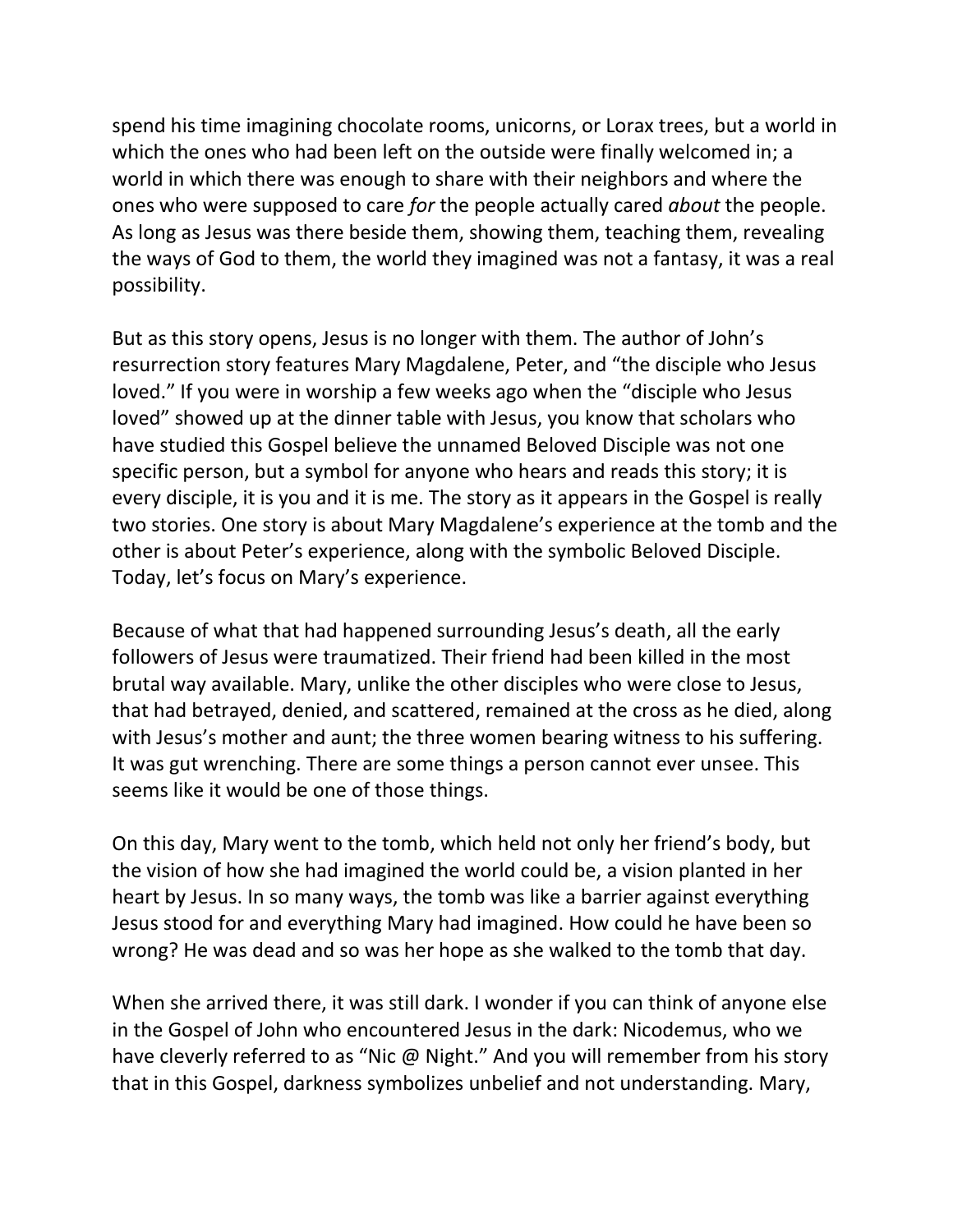though she was very close to Jesus, could not make sense of what had happened to her friend. There in the predawn darkness, she could see that things were not as they should have been. The stone that had sealed the entrance to the tomb had been moved. Because we know where the story is going, we see a glimmer of hope in the rolled away stone. Mary, grief-stricken, traumatized, and confused, can only assume that just when she thought things couldn't get worse, they had. Someone had violated the sanctity of the tomb, maybe the grave had even been robbed. This is what the story says she reported to Peter and the Beloved Disciple.

She stood outside the tomb crying and finally had the courage to look inside. Steeling herself for whatever she would see, she bent over and looked. She saw two angels. They asked her why she was crying, and she told them of her loss and, her worst fears confirmed, that her friend's body was missing. He was, she still believed, bound by that body which meant the only way she could be near him was to be near his body and it was gone.

Just then, she turned around and there was Jesus, only Mary didn't recognize him. This seems weird to us, doesn't it? How can she not recognize Jesus? I don't know what the author wanted us to think when he wrote that and, truthfully, scholars don't either. Maybe Mary unable to recognize Jesus was the author's way of conveying that Mary was still "in the dark," she still didn't understand. Maybe the author wanted us to imagine Mary, having been traumatized once when Jesus died and again with his missing body, eyes clouded because she had been crying for so long, just simply could not wrap her mind around what was happening. Either way, the tomb was in a garden, so guessing that Jesus was the gardener wasn't an assumption completely divorced from reality.

Just as the angels had asked Mary why she was crying, Jesus asked the same thing. Now, I am sorry, but that just seems like a ridiculous question for Jesus to ask. Would it not be obvious to even the casual observer why his friend, who had stood at the foot of the cross and who was standing at the entrance to his empty tomb, would be crying? I mean…c'mon Jesus. Mary, bless her heart, ignored his question, and told him that if he knew where Jesus's body was to tell her. All she wanted right then was to be near what was left of him and to grieve the future story she had imagined. Just when Mary probably felt like she wanted to drown in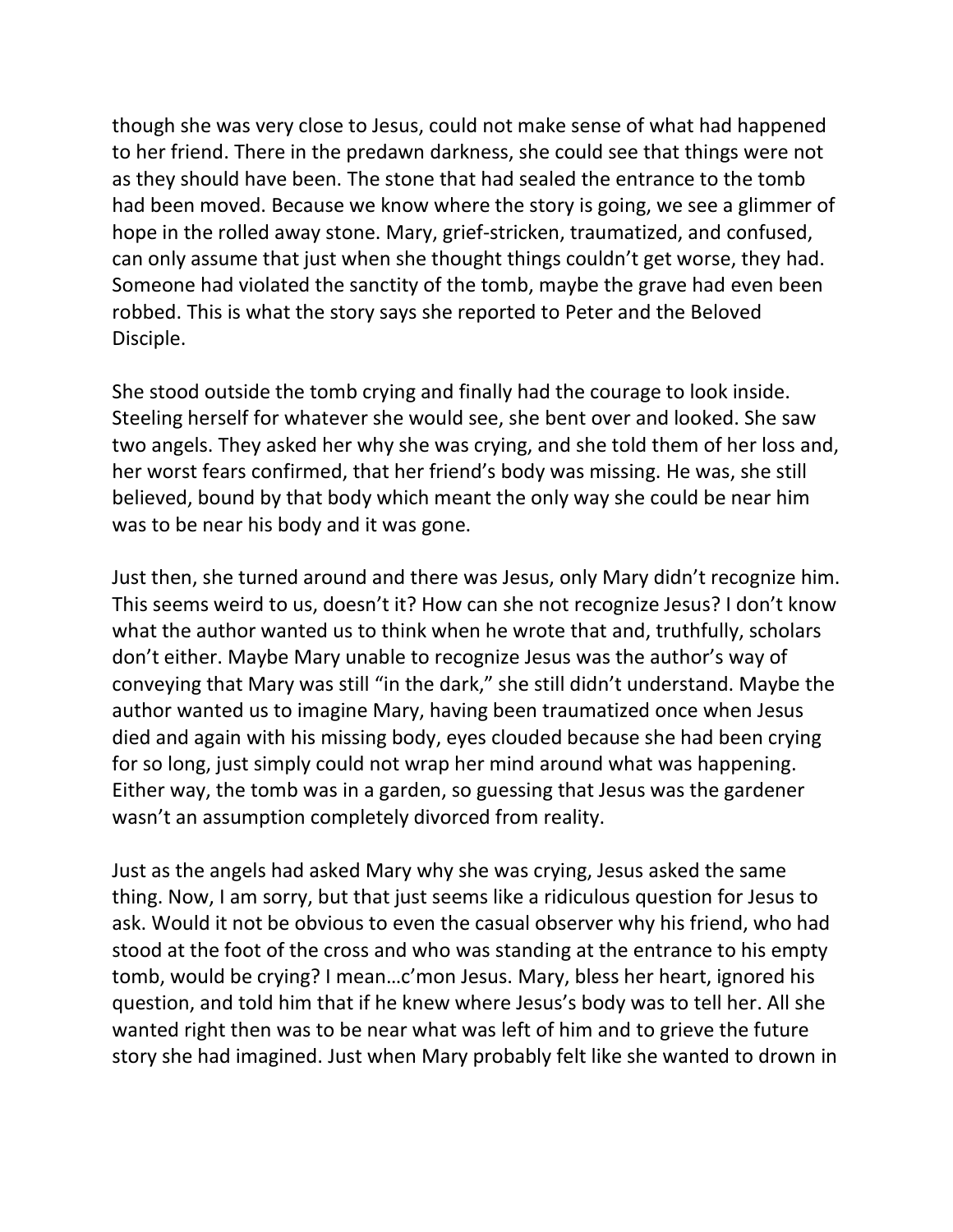a puddle of her own tears, Jesus said to her, "Mary!" He called her by name, and she recognized the sound of his voice.

She responded to her name by using a title of great affection, "Rabbouni," which means teacher. That she recognizes Jesus as teacher is simultaneously an acknowledgement about who Jesus is and a confirmation of who she is. We are reminded here that in the world Jesus imagines, the world he had helped Mary and the others to see, everyone can be a disciple: women, Samaritans, people who were sick…everyone. Mary must have been a hugger…who wouldn't be in that situation? She tried to get closer to him, but he warned her not to. The text says that Jesus said, "Do not hold onto me, because I have not yet ascended to the Father…I am ascending." According to author and Episcopalian Bishop, John Shelby Spong, what Jesus means is that he was being transformed. He was being freed from all human limits to enter into that which is universal and unending."<sup>1</sup>

Jesus was no longer bound by his body. The grave cloths that were wrapped around him were still in the tomb, but Jesus was outside in the garden; he was free. Mary finally understands. The scene ends with Mary going to the disciples to confess, "I have seen the Lord," and, I would point out, she had also once again seen a glimpse of that world she had imagined. When Jesus called her by name, Mary knew that death had not separated her from him or from who she was called to be. She was known and she was loved. She was called to be a follower of Jesus, to pick up where he left off. For Mary, the grave had turned to a garden and the world she had imagined was possible again.

The community of believers for whom the Gospel of John was written saw in this story that the world they imagined was possible too. They were Jesus's disciples too. There was a place for them on the inside of God's love. Through the stories of Jesus's life, death, and resurrection, the author of John convinced them that the life Jesus lived was the life of God. The love he shared was the love of God. His very being revealed the being of God. Through him, they knew who they were and who God was, and they could step into the life they imagined and claim it for their own. And we can do the same thing. But first…we must imagine it.

<sup>1</sup> Spong, John Shelby, *The Fourth Gospel: Tales of a Jewish Mystic*, Harper One: New York: 2013, 282.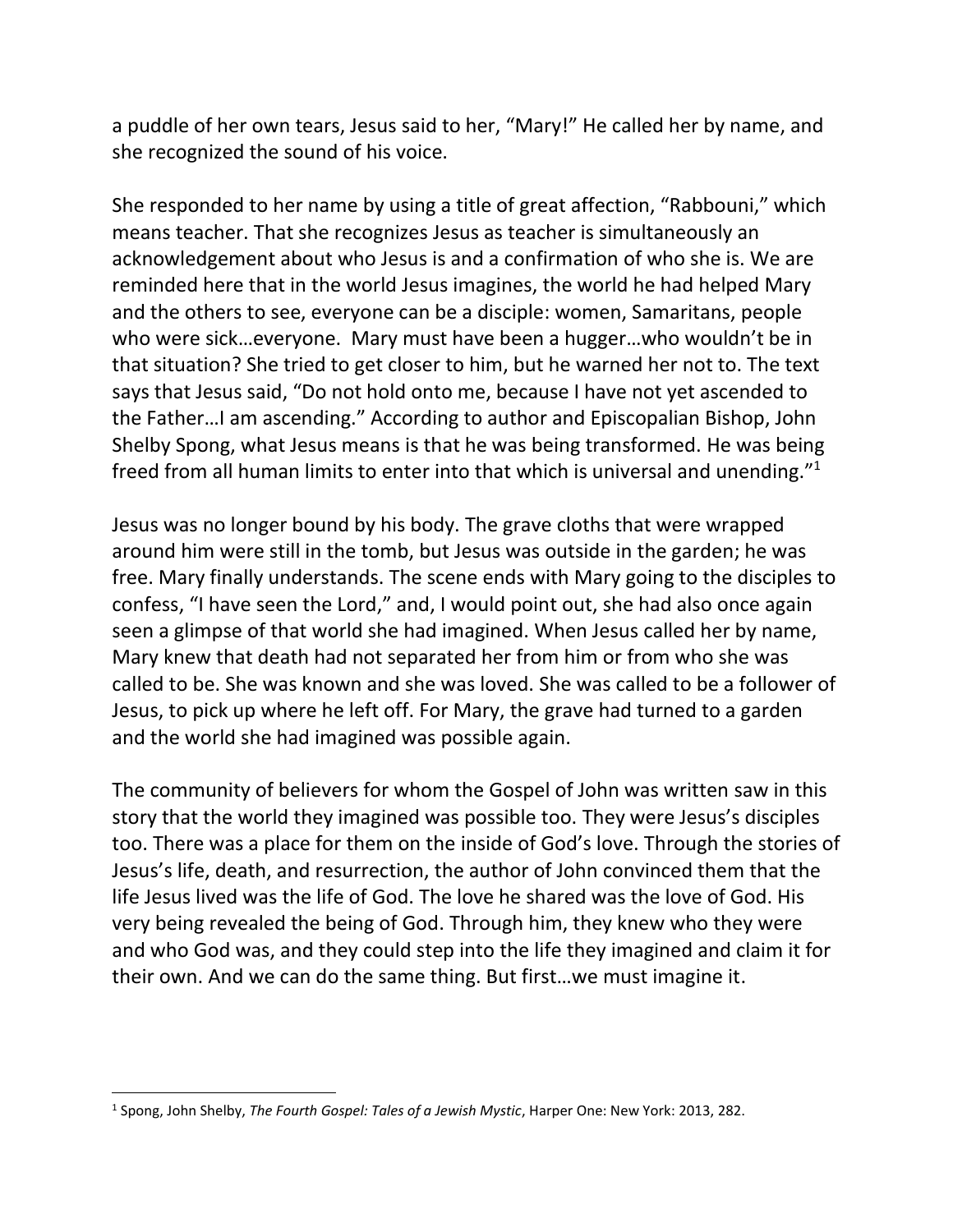What does this story that begins in darkness and grief and ends with the dawn of a new day that brings hope and room for new dreams inspire you to imagine? Let your imagination run wild…what do you see?

When singer and songwriter Dolly Parton did that in 1995, she imagined that every child in her county in Tennessee would learn to read, so she created Imagination Library. That dream proved to be too small though. Now every child in the United States, Canada, the United Kingdom, Australia, and Ireland can receive a new book every month from birth to age 5. All families have to do is register. Dolly imagines a world where every child learns to read.

Actors and entrepreneurs, Kristen Bell and Dax Shepard are parents who imagined a world in which everyone behaves as if there is no such thing as other people's children. They have made a huge commitment to caring for the environment we will pass along to our babies.

### **\*Hello Bello Box**

Their baby product company, Hello Bello, not only offers biodegradable diapers, but the boxes the diapers are shipped in are designed to be upcycled and to spark the imaginations of the little ones using their products.

You can see in the picture this box was upcycled to a puppet stage.

And speaking of upcycling…I hope you noticed the art hanging from the rafters.

It was created by the imagination of Josh Waddell, owner of 3 Bulls UPcycling. I encourage you to take a picture of it after worship and then zoom in on its parts. He has used items that would have been thrown away to bring beauty to this space and to remind us that even things can be made new. Josh's artwork asks us to imagine a world that is not disposable, where our trash cans are not filled to overflowing every week, where one of the pressing problems of large municipalities is no longer what to do with all the garbage?

The Easter story asks us to imagine a world made new and to believe that what we imagine is really possible. What do you imagine? At the beginning of the sermon, I mentioned that my sense is that many of us grown-ups don't have the time or mental space to really let our imaginations run wild. Maybe we have just convinced ourselves that imagining is for children. I know in my heart that isn't true. I learned in seminary that one of the jobs of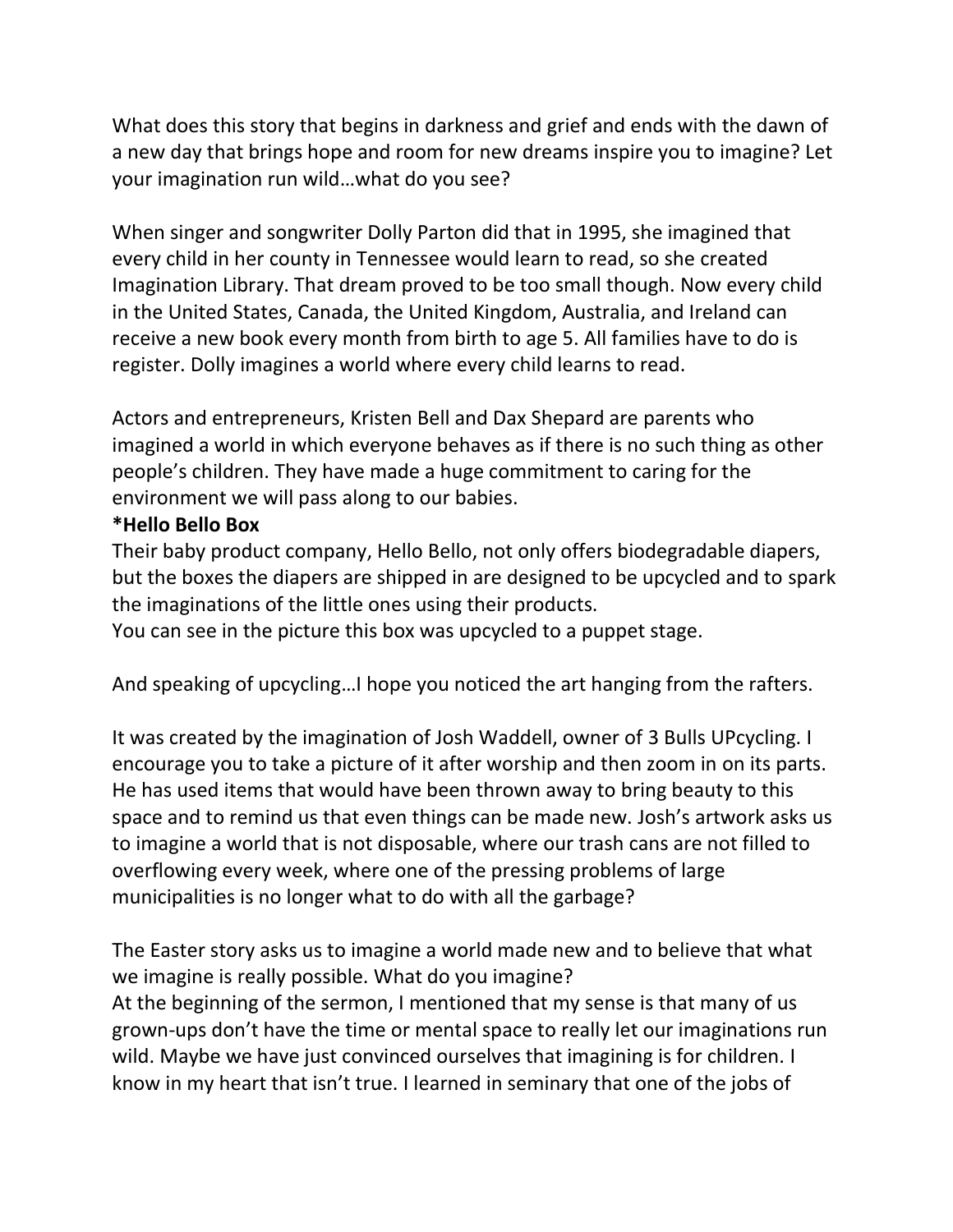ministers is to help people imagine that the world really can be as God envisions it. One of the books assigned was *Prophetic Imagination* by theologian Walter Brueggemann. In it, he wrote, "The prophet engages in futuring fantasy. The prophet does not ask if the vision can be implemented, for questions of implementation are of no consequence until the vision can be imagined. The imagination must come before the implementation. Our culture is competent to implement almost anything and to imagine almost nothing." The story of the resurrection begs us to imagine and believe that the things that are robbing all of us and our neighbors of abundant life, of unceasing joy, and lasting peace, will be overcome. Can you imagine it?

When I let my imagination go, I imagine a world where everyone is included. And when I first started imaging it, it seemed like pure fantasy. But, because of you, that vision has come so clearly into focus for me in the last few years that I finally am allowing myself to not only dream it, but to believe it too. I know that one day the very idea that someone would be excluded from community because of who they love, how they identify or express their gender, the color of their skin, their religious tradition or lack of a religious tradition, their country of origin, how much education or money they have…the very idea that there would not be a place for everyone, that voices and experiences would be silenced and ignored, would be so ridiculous and unthinkable that it would just not be tolerated. I get a glimpse of it right here, every single day.

It is the stories of Jesus, a wide-eyed dreamer himself, that encouraged me to imagine something different, to refuse to accept the way things are. The resurrection story is an invitation for us to imagine that anything is possible and to remember that this story it is not the end of the story.

In the words of poet, Amanda Gorman, "*When day comes, we step out of the shade, aflame and unafraid. The new dawn blooms as we free it. For there is always light, if only we're brave enough to see it. If only we're brave enough to be it.*

Be brave with your life. Let your imagination soar! Dream of graves turned to gardens and a world in which all of creation testifies to a God who invites each